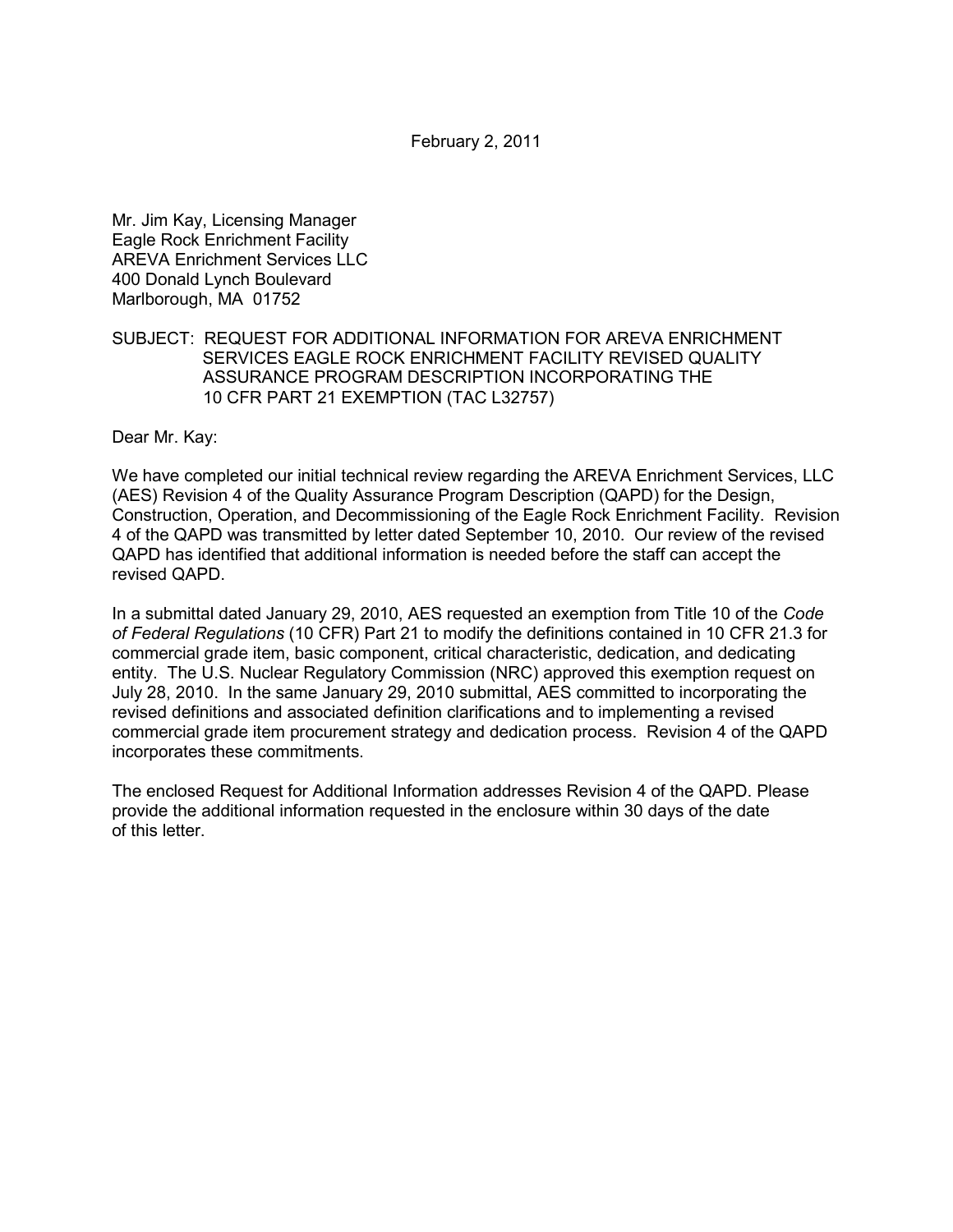In accordance with 10 CFR 2.390 of the NRC's "Rules of Practice," a copy of this letter will be available electronically for public inspection in the NRC Public Document Room or from the Publicly Available Records component of NRC's Agencywide Document Access and Management System (ADAMS). ADAMS is accessible from the NRC Web site at http://www.nrc.gov/reading-rm/adams.html (the Public Electronic Reading Room).

If you have any questions, please contact me at (301) 492-3110 or via email to Breeda.Reilly@nrc.gov.

Sincerely,

*/RA/* 

M. Breeda Reilly, Senior Project Manager Advanced Fuel Cycle, Enrichment, and Uranium Conversion Branch Division of Fuel Cycle Safety and Safeguards Office of Nuclear Material Safety and Safeguards

Enclosure: Request for Additional Information

Docket No. 70-7015

cc: George Harper/AES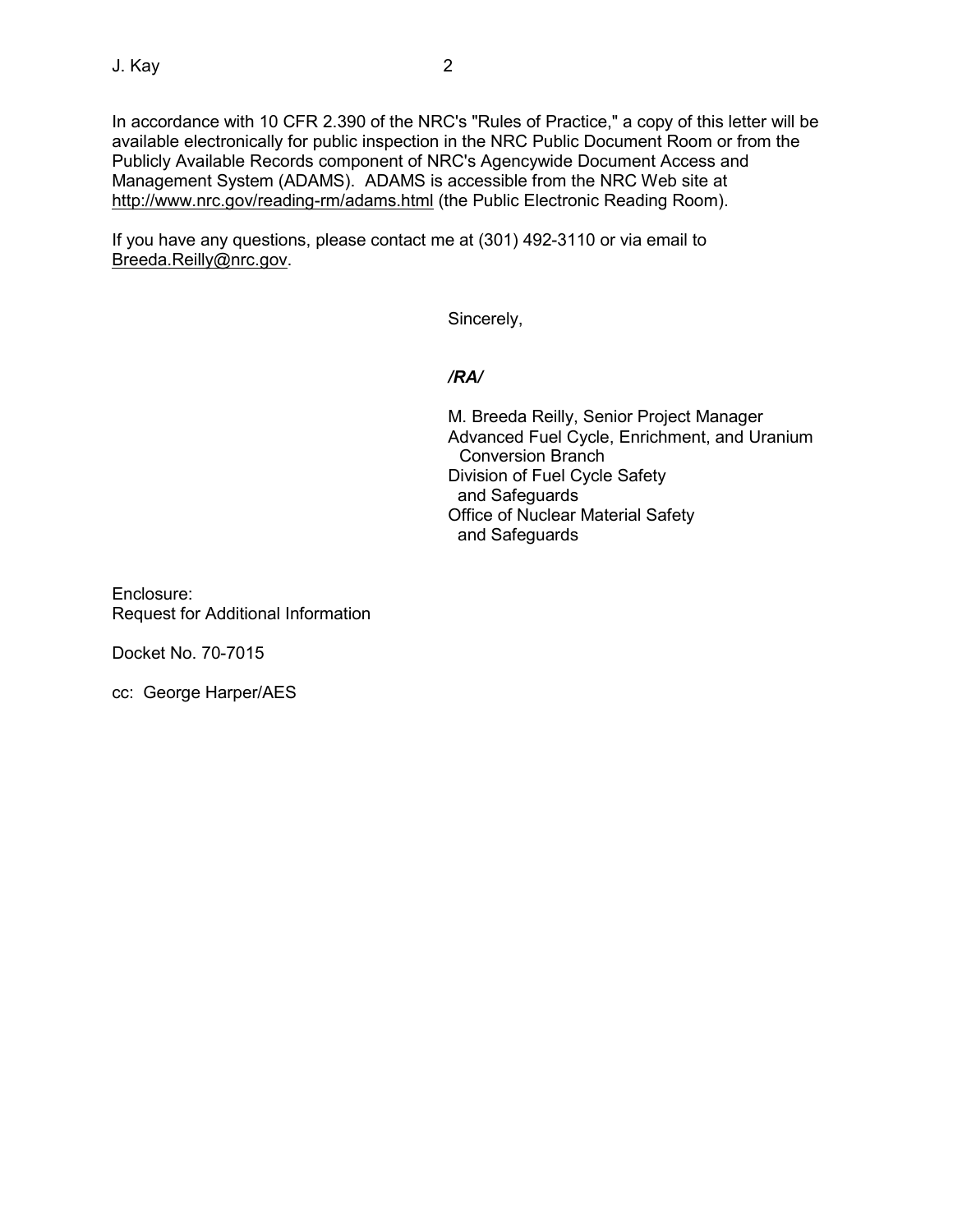# February 2, 2011

In accordance with 10 CFR 2.390 of the NRC's "Rules of Practice," a copy of this letter will be available electronically for public inspection in the NRC Public Document Room or from the Publicly Available Records component of NRC's Agencywide Document Access and Management System (ADAMS). ADAMS is accessible from the NRC Web site at http://www.nrc.gov/reading-rm/adams.html (the Public Electronic Reading Room).

If you have any questions, please contact me at (301) 492-3110 or via email to Breeda.Reilly@nrc.gov.

Sincerely,

*/RA/* 

M. Breeda Reilly, Senior Project Manager Advanced Fuel Cycle, Enrichment, and Uranium Conversion Branch Division of Fuel Cycle Safety and Safeguards Office of Nuclear Material Safety and Safeguards

Enclosure: Request for Additional Information

Docket No. 70-7015

cc: George Harper/AES

# **DISTRIBUTION:**

FCSS r/f D. Arroyo/FCSS L. Campbell/FCSS R. Reeves/FCSS

### **ML103550506**

| <b>OFFICE</b>               | <b>AFCB</b>    | <b>FMB</b> | <b>OGC</b>                | <b>AFCB</b> |
|-----------------------------|----------------|------------|---------------------------|-------------|
| <b>NAME</b>                 | <b>BReilly</b> | LAllen     | MLemoncelli<br>*via email | THiltz      |
| <b>DATE</b>                 | 12/21/10       | 12/21/10   | 2 / 02 / 10               | 1/26/10     |
| <b>OFFICIAL RECORD COPY</b> |                |            |                           |             |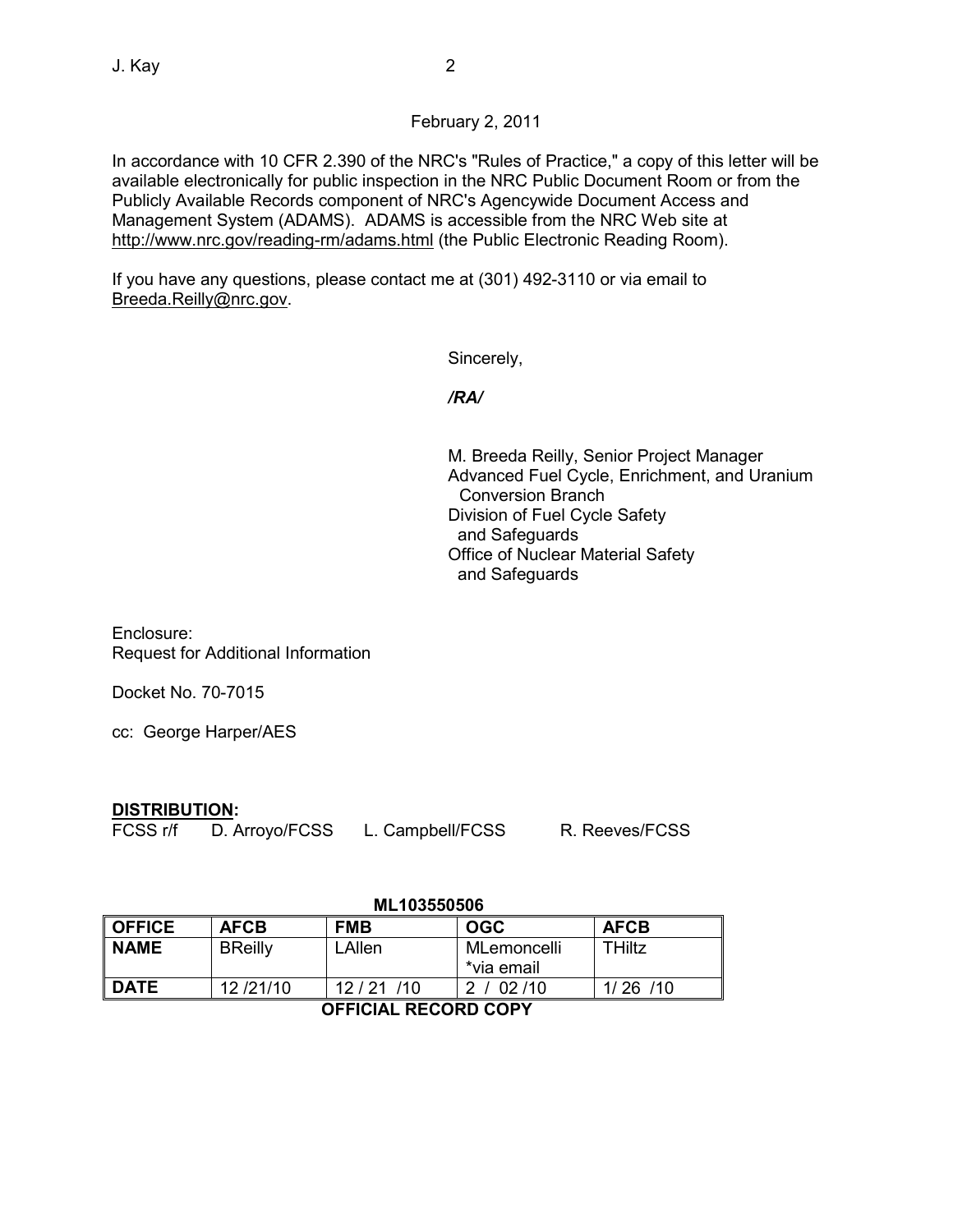## **Request for Additional Information**

### **AREVA Enrichment Services Eagle Rock Enrichment Facility**

### **Revision 4 of the Quality Assurance Program Description for Design, Operation, and Decommissioning of the Eagle Rock Enrichment Facility**

### **January 27, 2011**

- QAPD 1 Section 2.1 of the Quality Assurance Program Description (QAPD), "Quality Assurance Program," states for quality assurance (QA) Level 1 that for items relied on for safety (IROFS) that contain a Safe-by-Design attribute, only the attribute is considered to be QA Level 1. Please clarify how this description will apply to commercial grade items.
- QAPD 2 Please clarify if Section 1.0, "Introduction and Organization" and Section 2.0, "Quality Assurance Program" of the QAPD are applicable to fire protection systems.
- QAPD 3 Section A.1 of Appendix A to the QAPD states the following: *"Those fire protection structures, systems, and components (SSCs) designated as QA Level [Fire Protection] FP IROFS will be:* 
	- *1. Designed, specified, procured, installed, and tested in accordance with requirements of the applicable NFPA code and/or standard(s) (see exceptions to IROFS commitments below).*
	- *2. Listed and/or approved by an independent agency such as Underwriters Laboratories, Factory Mutual, or other acceptable agency except in cases where such listing/approval is not required by NFPA code/standard (e.g., sprinkler piping is not required to be listed).*
	- *3. Inspected on receipt consistent with QAPD requirements to verify compliance to the criteria specified above."*

From the statement above please clarify the following:

- 1. Please list the specific National Fire Protection Association (NFPA) codes and standards that will be considered the codes of record for fire protection systems at the facility.
- 2. Please clarify how the independent agencies (Underwriter Laboratories, Factory Mutual, etc.) will be verified for acceptance of items and services.
- 3. Please clarify which QAPD requirements will be used during receipt inspection to verify compliance that the QA Level FP IROFS are designed, specified, procured, installed and tested in accordance with the applicable NFPA Code.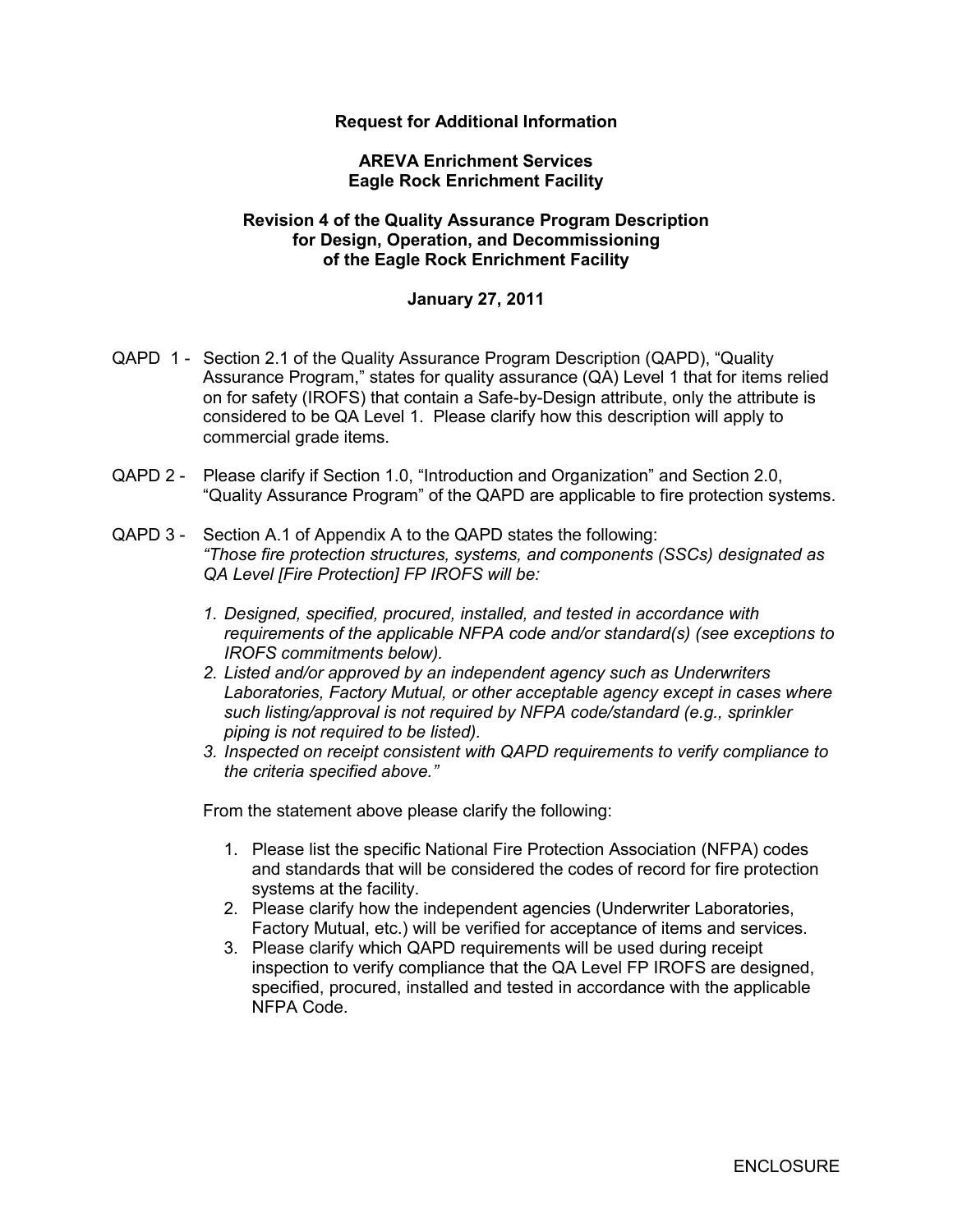- QAPD 4 Section A.2.1 of Appendix A to the QAPD states, "Automatic fire suppression systems located in buildings and/or over areas containing licensed material-at-risk, which if released could exceed 10 CFR 70.61 performance requirements, as IROFS to satisfy 10 CFR 70.64(b) requirements. These IROFS will be designated as QA Level FP." The cover letter dated September 10, 2010, for the Revised QAPD incorporating the 10 CFR Part 21 Exemption states, "This new QA designation describes the QA requirements for automatic pre-action fire sprinkler."
	- 1. Please clarify if the scope of Appendix A to the QAPD is only automatic preaction fire sprinklers.
	- 2. If Appendix A is only applicable to automatic fire suppression systems, please clarify the QA controls that will be used for other FP IROFS.
- QAPD 5 Section A.2.2 of Appendix A to the QAPD states, "The requirement for design verification in accordance with American Society of Mechanical Engineers (ASME) Nuclear Quality Assurance (NQA)-1, 1994 edition, Supplement 3S-1 for methods of design verification including any one or a combination of the following, as defined in design reviews, alternate calculations, or the performance of qualification tests, is not applicable." The staff's interpretation of the NQA-1 reference in Section 3.4 of the QAPD was that it was guidance for implementation.

 Please clarify the use of Supplement 3S-1 in the AES QA Program. Does AREVA Enrichment Services (AES) commit to comply with Supplement 3S-1 of NQA-1-1994 for QA Levels 1 and 2 items under Section 3 of the QAPD, or is the American Society of Mechanical Engineers's guidance used only for reference in developing QA requirements in the QAPD? The staff notes that it is clear that AES does not intend to commit to Supplement 3S-1 for FP IROFS.

QAPD 6 – Section A.2.3 of Appendix A to the QAPD states, "Section 4.0 is not applicable (e.g., Commercial Grade dedication and Part 21 do not apply). Procurement Document Control will be in accordance with applicable NFPA codes/standards and commercial grade practices."

Please clarify the following of the above statement:

- 1. Please clarify the intent of the following statement, "Commercial Grade dedication and Part 21 do not apply." There have not been any Part 21 exemption requests for reporting requirements issued for these components. Part 21 reporting requirements apply to all safety-related components that could create a substantial safety hazard and whose failure would exceed the performance requirements in 10 CFR 70.61.
- 2. Please describe the controls for Procurement Documents that are required by NFPA Codes and Standards. Please describe and justify any reduced level of QA procurement documentation control that will be provided for FP IROFS than that provided for QL-1 and QL-2 IROFS.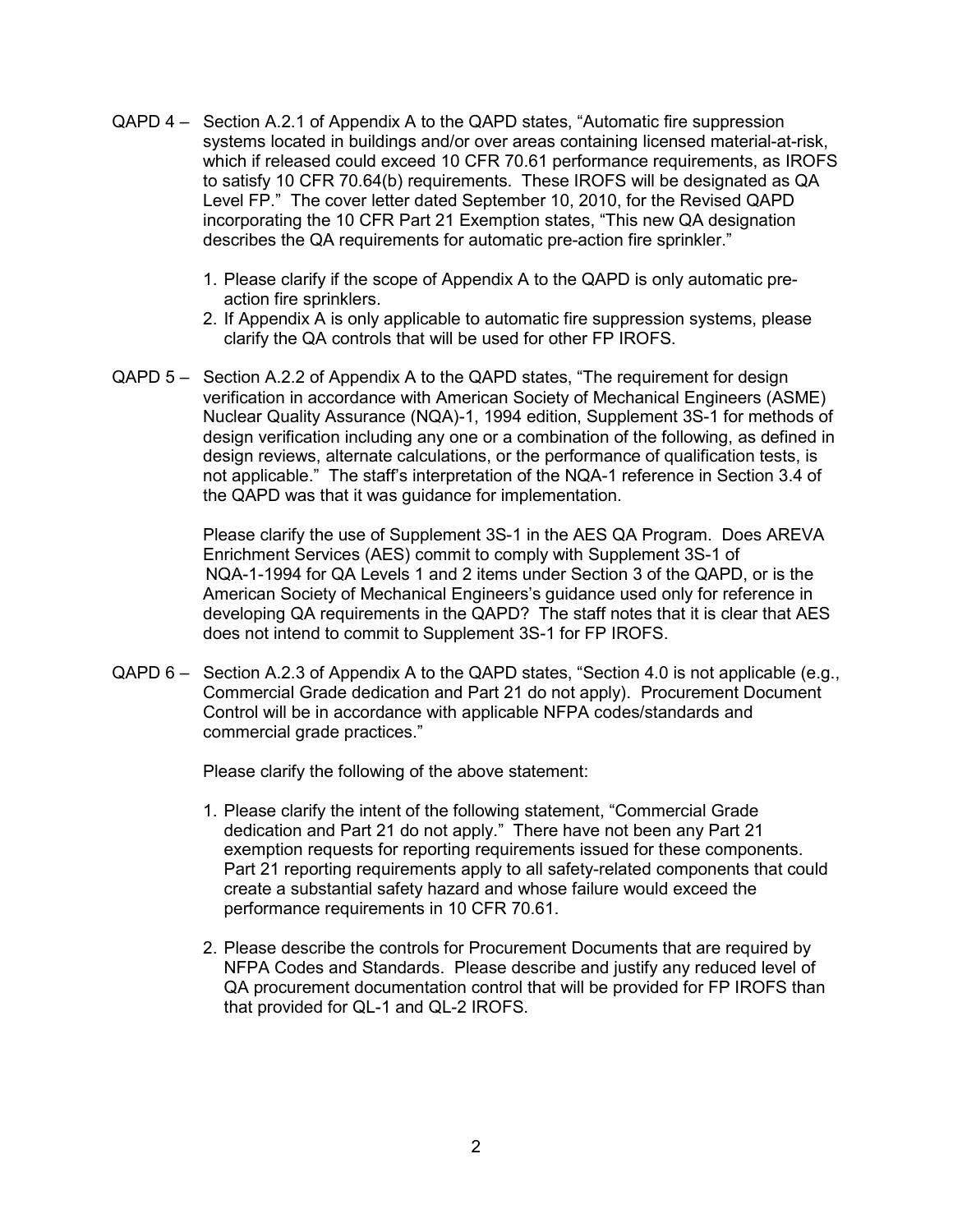QAPD 7 – Section A.2.6 of Appendix A to the QAPD states the following:

*"Section 7.0 of the QAPD is not applicable. The following shall apply:* 

- *Purchase documents shall include requirements for appropriate certifications to applicable NFPA code/standard requirements (i.e., listed and/or approved).*
- *Purchase documents shall be reviewed and approved by QA and personnel with sufficient experience and knowledge in the NFPA code/standard requirements.*
- *Receipt inspection will be performed to confirm certification of procured items as meeting applicable NFPA code/standard requirements (i.e., listed and/or approved)."*

Please describe the controls for "Control of Purchased Items and Services" that are required by NFPA Codes and Standards. Please describe and justify any reduced level of QA procurement documentation control that will be provided for FP IROFS than that provided for QL-1 and QL-2 IROFS.

- QAPD 8 Section A.2.8 of Appendix A to the QAPD states, "Section 9.0 of the QAPD is not applicable. Control of Special Processes will be in accordance with applicable NFPA codes/standards and commercial practices." Please describe the measures that will implement the Control of Special Processes as required by the NFPA codes/standards and justify any reduced level of QA control that will be provided for FP IROFS than that provided for QL-1 and QL-2 IROFS.
- QAPD 9 Section A.2.9 of Appendix A to the QAPD states, "Section 10 of the QAPD is not applicable. Inspection will be in accordance with applicable NFPA codes/standards and commercial practices." Please describe the controls that will implement the inspection as required by the NFPA codes/standards and justify any reduced level of QA inspection control that will be provided for FP IROFS than that provided for QL-1 and QL-2 IROFS.
- QAPD 10 Section A.2.10 of Appendix A to the QAPD states, "Section 11 of the QAPD is applicable except for Paragraph 11.5, "Computer Program Testing." Please clarify the following:
	- 1. Paragraph 11.5 of the QAPD states, "Computer Program Testing is carried out in accordance with ASME NQA-1-1994, Basic Requirement 11, Test Control, and Supplement 11S-2, Supplementary Requirements for Computer Program Testing." Please clarify the intent of AES with regard to the use of NQA-1-1994 for computer program testing. Is the reference in the QAPD a commitment to comply with the provisions of ASME NQA-1-1994, Basic Requirement 11 and Supplement 11S-2, Supplementary Requirements for Computer Program Testing for Quality Level 1 and 2 IROFS? If this is a commitment, please ensure that it is referenced as such in applicable portions of the license application and the QAPD and that sufficient guidance and criteria is included in the QAPD to provide reasonable assurance that the provisions of 11S-2 of NQA-1-1994 will be met.
	- 2. Please clarify if any fire components IROFS will be initiated by computer programs that will need to be tested.